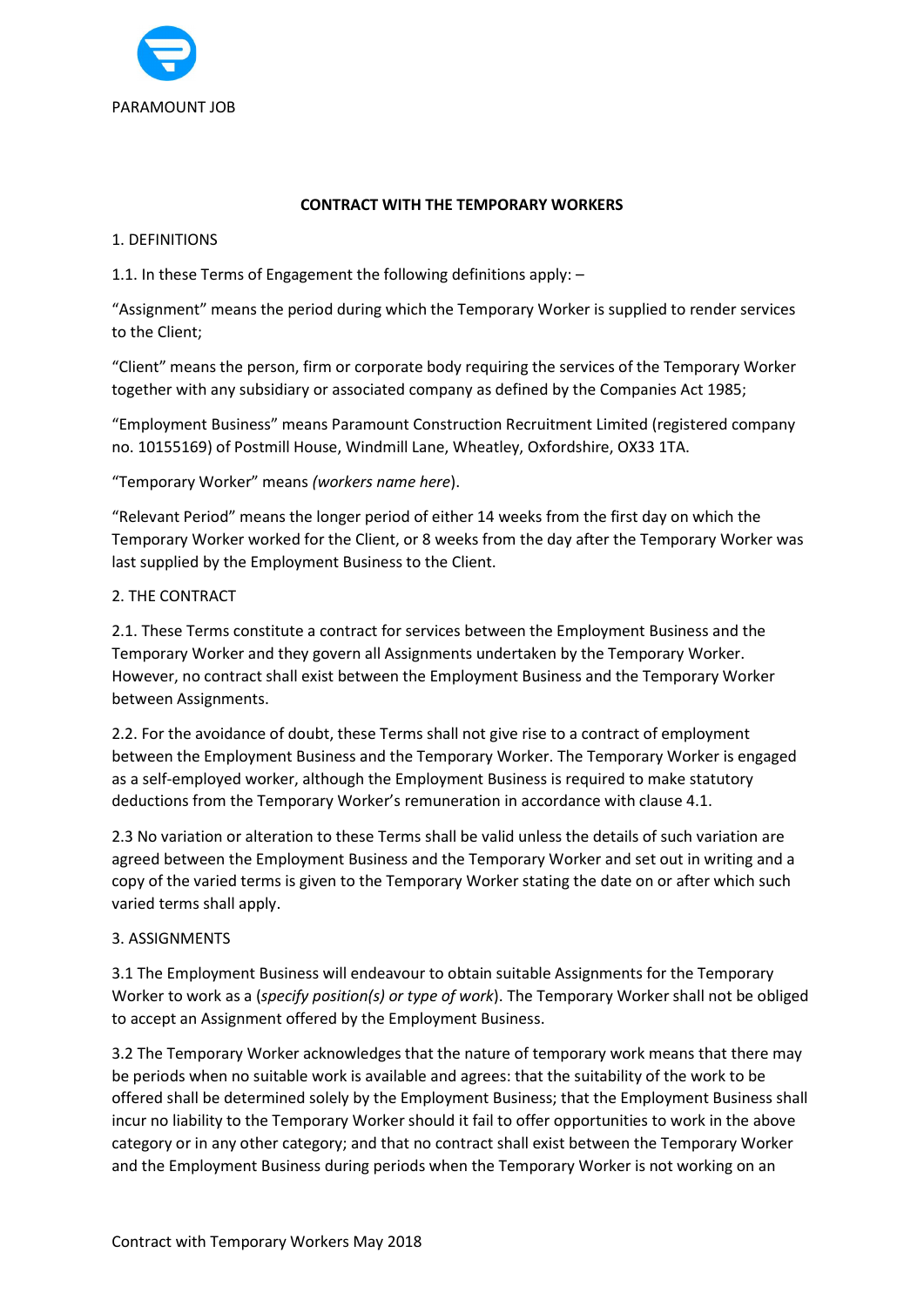

Assignment. 3.3 At the same time as an Assignment is offered to the Temporary Worker the Employment Business shall inform the Temporary Worker of the identity of the Client, and if applicable the nature of their business; the date the work is to commence and the duration or likely duration of the work; the type of work, location and hours during which the Temporary Worker would be required to work; the rate of remuneration that will be paid and any expenses payable by or to the Temporary Worker; and any risks to health and safety known to the Client in relation to the Assignment and the steps the Client has taken to prevent or control such risks. In addition the Employment Business shall inform the Temporary Worker what experience, training, qualifications and any authorisation required by law or a professional body the Client considers necessary or which are required by law to work in the Assignment.

3.4 Where such information is not given in paper form or by electronic means it shall be confirmed by such means by the end of the third business day (excluding Saturday, Sunday and any public or Bank holiday) following save where the Temporary Worker is being offered an Assignment in the same position as one in which the Temporary Worker had previously been supplied within the previous five business days and such information has already been given to the Temporary Worker.

3.5 For the purpose of calculating the average number of weekly hours worked by the Temporary Worker on an Assignment, the start date for the relevant averaging period under the Working Time Regulations shall be the date on which the Temporary Worker commences the first Assignment.

3.6 If, before the first Assignment, during the course of an Assignment or within the Relevant Period the Client wishes to employ the Temporary Worker direct or through another employment business, the Temporary Worker acknowledges that the Employment Business will be entitled either to charge the Client a fee or to agree an extension of the hiring period with the Client at the end of which the Temporary Worker may be engaged directly by the Client or through another employment business without further charge to the Client. In addition the Employment Business will be entitled to charge a fee to the Client if the Client introduces the Temporary Worker to a third party who subsequently engages the Temporary Worker within the Relevant Period.

3.7 The 'first day' will be the first occasion on which a Temporary Worker is supplied to work for the Client or the first day of an assignment where there has been more than 42 days since the end of any previous assignment

### 4. REMUNERATION

4.1 The Employment Business shall pay to the Temporary Worker remuneration calculated at a minimum hourly rate of £(specify) being the minimum rate of remuneration that the Employment Business reasonably expects to achieve, for all hours worked. The actual rate will be notified on a per Assignment basis, for each hour worked during an Assignment (to the nearest quarter hour) to be paid weekly in arrears, subject to deductions in respect of PAYE pursuant to Sections 44-47 of the Income Tax (Earnings and Pensions) Act 2003 and Class 1 National Insurance Contributions and any other deductions which the Employment Business may be required by law to make.

4.2 Subject to any statutory entitlement under the relevant legislation, the Temporary Worker is not entitled to receive payment from the Employment Business or Clients for time not spent on Assignment, whether in respect of holidays, illness or absence for any other reason unless otherwise agreed.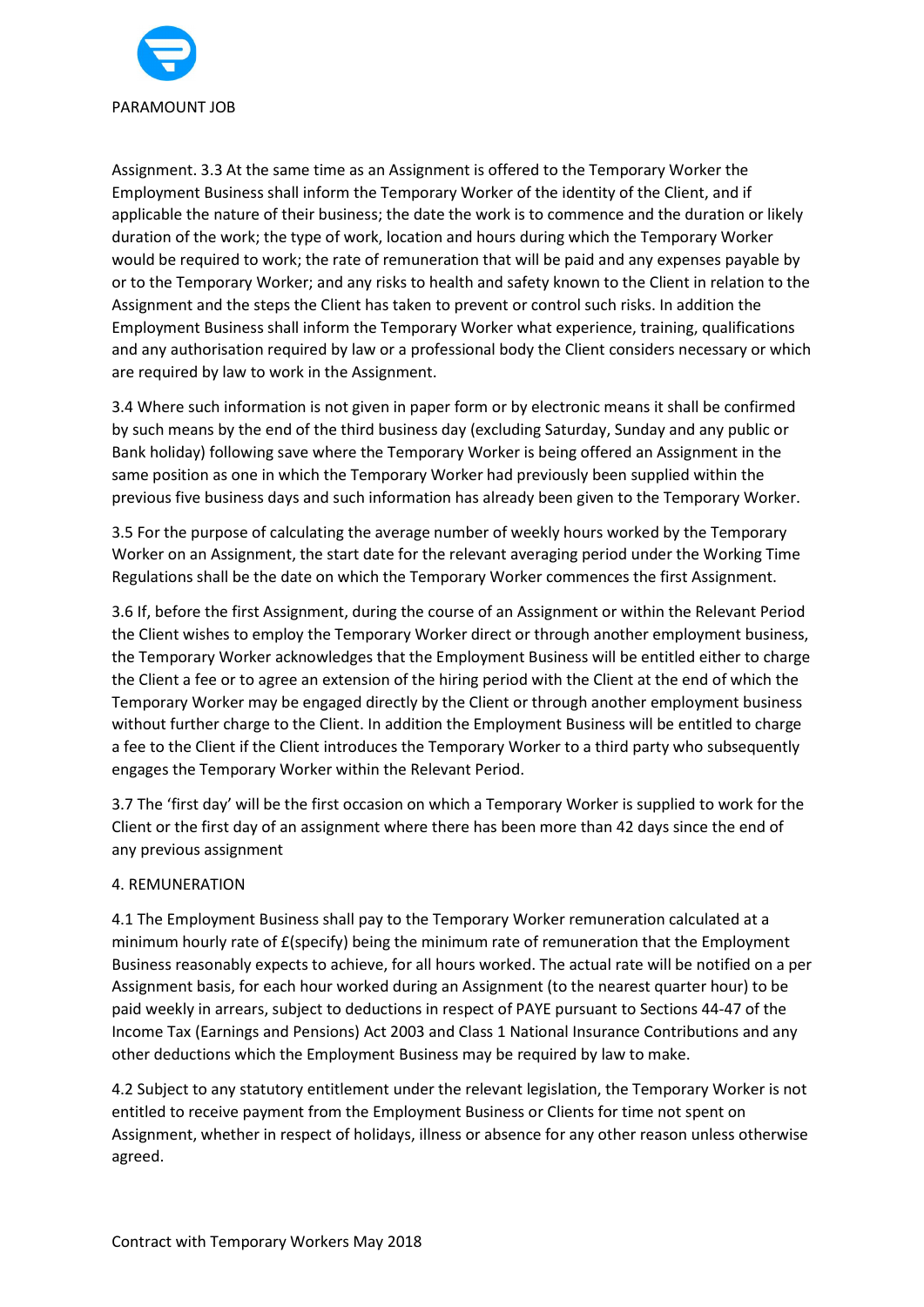

### 5. STATUTORY LEAVE

5.1 For the purposes of calculating entitlement to paid annual leave pursuant to the Working Time Regulations 1998 under this clause, the leave year commences on the date that the Temporary Worker starts an Assignment.

5.2 The annual leave granted under these terms will always be the statutory minimum as it is from time to time. Under the Working Time Regulations 1998 (as amended), the Temporary Worker is entitled to annual leave as follows: For work carried out from 1 April 2009 onwards: 5.6 weeks. If the statutory minimum leave is subsequently decreased or increased then entitlement to leave under this clause will be decreased or increased so as to be set at the statutory minimum as it applies to any period in which work is carried out.

5.3 All entitlement to leave must be taken during the course of the leave year in which it accrues and none may be carried forward to the next year.

5.4 Where a Temporary Worker wishes to take paid leave during the course of an assignment s/he should notify the Employment Business of the dates of his/her intended absence giving notice of at least twice the length of the period of leave that s/he wishes to take. In certain circumstances the Employment Business may give counter-notice to the Temporary Worker to postpone or reduce the amount of leave that the Temporary Worker wishes to take and in such circumstances the Employment Business will inform the Temporary Worker in writing giving at least the same length of notice as the period of leave that it wishes to postpone or reduce it by.

5.5 Entitlement to payment for leave accrues in proportion to the amount of time worked continuously by the Temporary Worker on Assignment during the leave year. The amount of payment which the Temporary Worker will receive in respect of periods of annual leave taken during the course of an Assignment will be calculated in accordance with and paid in proportion to the number of hours which the Temporary Worker has worked on Assignment. [\*Payments for annual leave will be calculated on the basis of rates paid during the Client's normal working hours i.e. those which do not attract overtime rates of pay.]

5.6 In the course of any Assignment during the first leave year the Temporary Worker is entitled to request leave at the rate of onetwelfth of the Temporary Worker's total holiday entitlement in each month of the leave year.

5.7 Where a Bank Holiday or other Public Holiday falls during an Assignment and the Temporary Worker does not work on that day, then subject to the worker having accrued entitlement to payment for leave in accordance with clause 5.5 the Temporary Worker may, upon giving one week's notice, take a Bank Holiday or other Public Holiday as part of his/her paid annual leave entitlement.

5.8 Where this contract is terminated by either party and a P45 is requested, the Temporary Worker shall be entitled to a payment in lieu of any untaken leave where the amount of leave taken is less than the amount accrued in accordance with clause 5.5.

5.9 None of the provisions of this clause regarding the statutory entitlement to paid leave shall affect the Temporary Worker's status as a self-employed worker.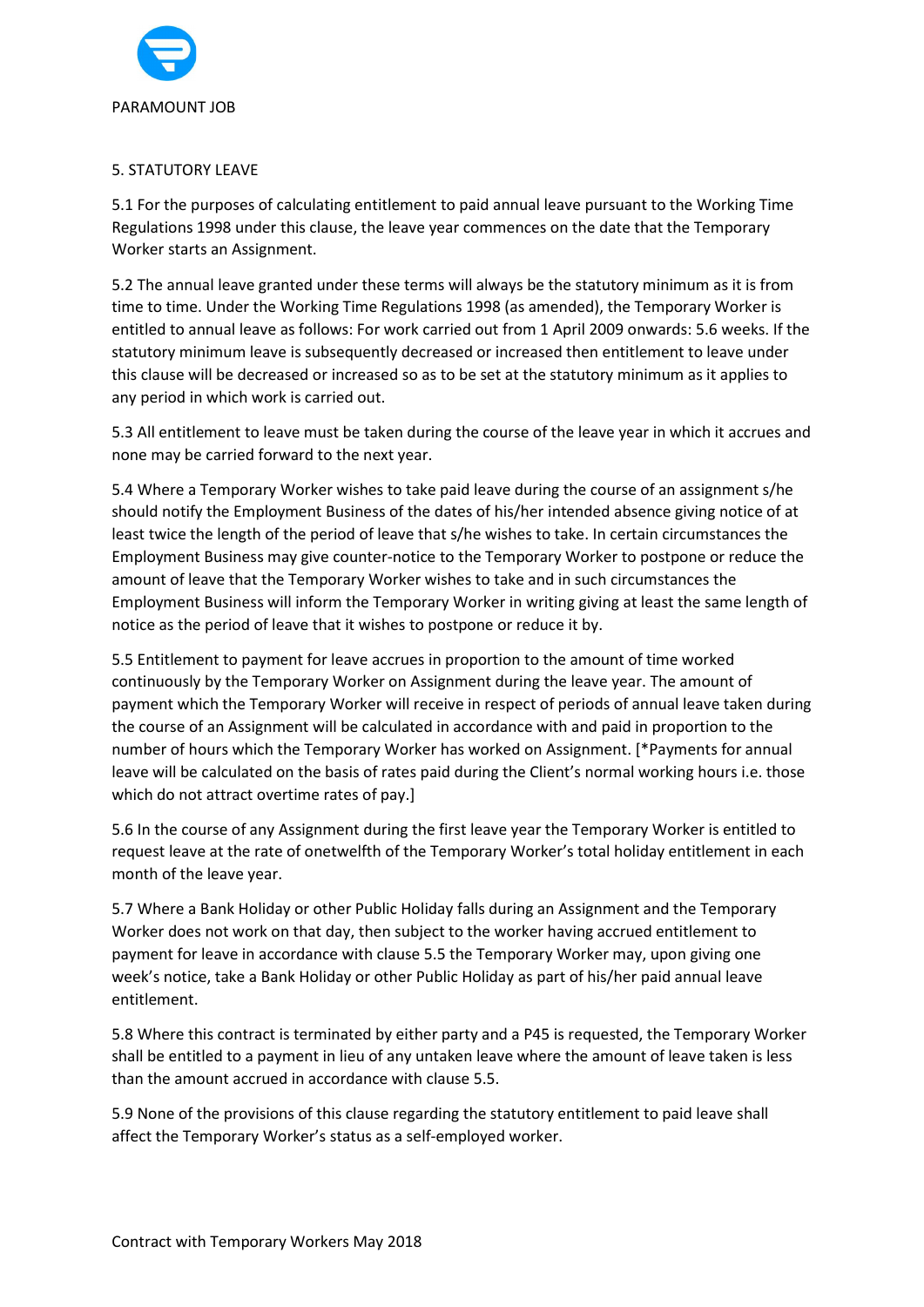

### 6. SICKNESS ABSENCE

6.1 The Temporary Worker may be eligible for Statutory Sick Pay provided that s/he meets the relevant statutory criteria. 6.2 For the purposes of the Statutory Sick Pay scheme there is one qualifying day per week during the course of an assignment and that qualifying day shall be the Wednesday in every week.

# 7. TIME SHEETS

7.1 At the end of each week of an Assignment (or at the end of the Assignment where it is for a period of one week or less or is completed before the end of a week) the Temporary Worker shall deliver to the Employment Business a time sheet duly completed to indicate the number of hours worked during the preceding week (or such lesser period) and signed by an authorised representative of the Client.

7.2 Subject to clause 7.3 The Employment Business shall pay the Temporary Worker for all hours worked regardless of whether the Employment Business has received payment from the Client for those hours.

7.3 Where the Temporary Worker fails to submit a properly authenticated time sheet the Employment Business shall, in a timely fashion, conduct further investigations into the hours claimed by the Temporary Worker and the reasons that the Client has refused to sign a timesheet in respect of those hours. This may delay any payment due to the Temporary Worker. The Employment Business shall make no payment to the Temporary Worker for hours not worked.

7.4 For the avoidance of doubt and for the purposes of the Working Time Regulations, the Temporary Worker's working time shall only consist of those periods during which s/he is carrying out activities or duties for the Client as part of the Assignment. Time spent travelling to the Client's premises; lunch breaks and other rest breaks shall not count as part of the Temporary Worker's working time for these purposes.

### 8. CONDUCT OF ASSIGNMENTS

8.1 The Temporary Worker is not obliged to accept any Assignment offered by the Employment Business but if s/he does so, during every Assignment and afterwards where appropriate, s/he will: – a) Co-operate with the Client's reasonable instructions and accept the direction, supervision and control of any responsible person in the Client's organisation; b) Observe any relevant rules and regulations of the Client's establishment (including normal hours of work) to which attention has been drawn or which the Temporary Worker might reasonably be expected to ascertain; c) Take all reasonable steps to safeguard his or her own health and safety and that of any other person who may be present or be affected by his or her actions on the Assignment and comply with the Health and Safety policies and procedures of the Client; d) Not engage in any conduct detrimental to the interests of the Client; e) Not at any time divulge to any person, nor use for his or her own or any other person's benefit, any confidential information relating to the Client's or the Employment Business' employees, business affairs, transactions or finances.

8.2 If the Temporary Worker is unable for any reason to attend work during the course of an Assignment s/he should inform the Client and/or the Employment Business within one hour of the commencement of the Assignment or shift.